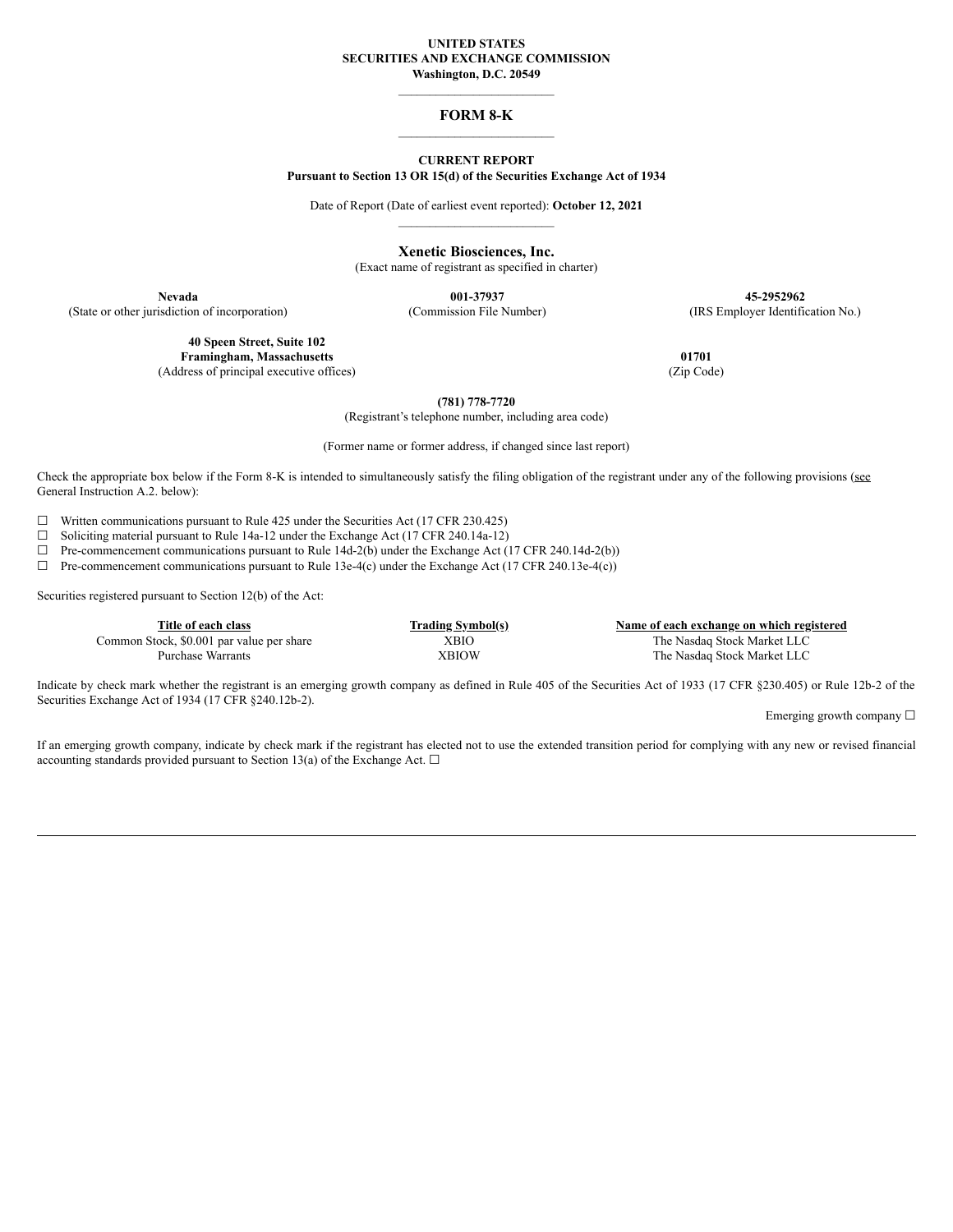#### **Item 1.01. Entry into a Material Definitive Agreement.**

On June 12, 2020, Xenetic Biosciences, Inc. (the "Company") and PJSC Pharmsynthez ("Pharmsynthez") entered into a Master Service Agreement (the "Agreement") to advance the development of the Company's XCART technology for B-cell malignancies. On June 12, 2020, the Company and Pharmsynthez executed a work order (the "Work Order") under the Agreement pursuant to which Pharmsynthez agreed to conduct a Stage 1 study of the Company's XCART technology under the research program as set forth in the Work Order.

On October 12, 2021, the Company entered into an Amendment Number One to the Master Services Agreement (the "MSA Amendment") with Pharmsynthez to, among other things, terminate all work orders under the MSA. As a result, no further services were to be performed under the Work Order and any additional services will be covered by new work orders. In exchange, the Company entered into a new work order (the "Second Work Order") simultaneously with the MSA Amendment. Under the terms of the Second Work Order, Pharmsynthez shall provide certain enumerated services to support the Company's development of its XCART technology upon the written request of the Company, which work may be requested by the Company from time to time.

Pursuant to the MSA Amendment and Second Work Order, upon entry into the Second Work Order, the Company made a one-time \$40,000 payment to Pharmsynthez, of which \$21,000 was a one-time payment in full for all money and other compensation owed by the Company under the Work Order, and the remaining \$19,000 will be creditable against any out of pocket costs and expenses incurred by Pharmsynthez on behalf of the Company pursuant to any new work orders initiated after the effective date of the MSA Amendment, including the Second Work Order.

The foregoing summaries of the MSA Amendment and the Second Work Order are not complete and are qualified in their entirety by reference to the full text of the MSA Amendment and the Second Work Order, which the Company intends to file with the Securities and Exchange Commission as exhibits to its Annual Report on Form 10-K for the fiscal year ended December 31, 2021.

#### **Item 1.02. Termination of a Material Definitive Agreement.**

On October 12, 2021, the Work Order was terminated without penalty. The information set forth in Item 1.01 of this Current Report on Form 8-K is incorporated by reference into this Item 1.02.

### **FORWARD-LOOKING STATEMENTS**

This Form 8-K, including the press release, contains forward-looking statements for purposes of the safe harbor provisions of the Private Securities Litigation Reform Act of 1995. All statements contained in this Form 8-K, other than statements of historical facts, may constitute forward-looking statements within the meaning of the federal securities laws. These statements can be identified by words such as "expects," "plans," "projects," "will," "may," "anticipates," "believes," "should," "intends," "estimates," and other words of similar meaning, including but not limited to, statements regarding the Company's expectations of future services and costs under the Second Work Order upon request by the Company from time to time. Any forward-looking statements contained herein are based on current expectations, and are subject to a number of risks and uncertainties. Many factors could cause our actual activities, performance, achievements, or results to differ materially from the activities and results anticipated in forwardlooking statements. These risks and uncertainties include those described in the "Risk Factors" section of the Company's Annual Report on Form 10-K for the fiscal year ended December 31, 2020 filed with the Securities and Exchange Commission (the "SEC"), as amended, and subsequent reports that the Company may file with the SEC. In addition, forward-looking statements may also be adversely affected by failure to realize the anticipated potential of the XCART technology; the ability of the Company to implement its business strategy; failure of Pharmsynthez to perform its obligations under the Agreement and the Second Work Order; failure of the Company and Pharmsynthez to reach agreements with third-party contract sites on terms favorable to the Company, or at all; general market factors, general economic and business conditions, including potential adverse effects of public health issues, such as the COVID-19 outbreak (including any new variant strains of the underlying virus) on economic activity; competitive product development; product availability; federal and state regulations and legislation; the regulatory process for new product candidates and indications; manufacturing issues that may arise; and patent positions and litigation, among other factors. The forward-looking statements contained in this Form 8-K speak only as of the date the statements were made, and the Company does not undertake any obligation to update forward-looking statements, except as required by law.